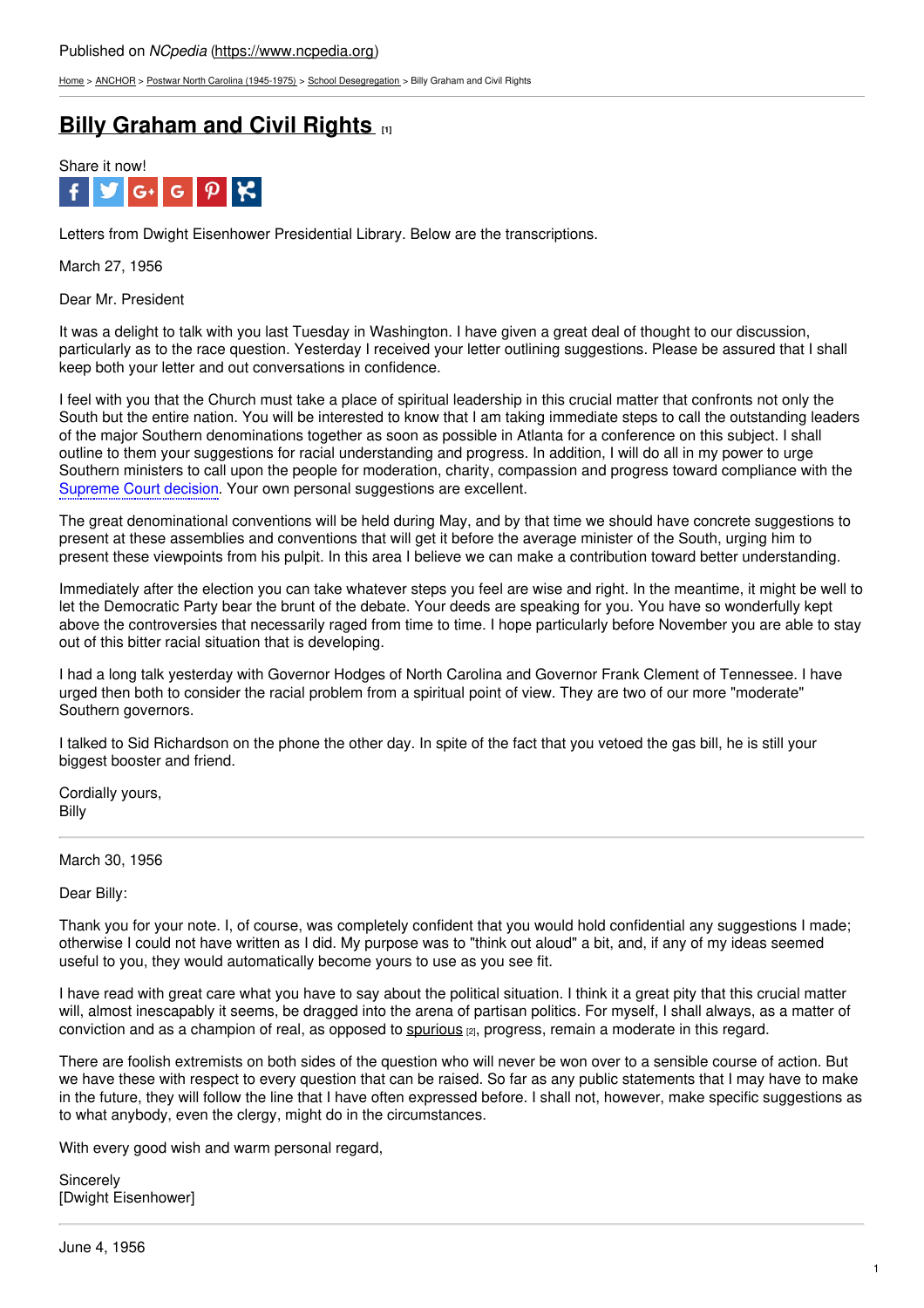### Dear Mr. President

As soon as possible after our talk in March, I went quietly to work among denominational leaders in the South. I had several private meetings with outstanding religious leaders of both races, encouraging them to take a stronger stand in calling for desegregation and yet demonstrating charity and, above all, patience. I met with excellent and overwhelming response. During the past few weeks I have addressed a number of annual Protestant religious conferences. I have also spoken at Negro universities. On each occasion I laid before them what I consider to be a sensible program for bettering race relations. I believe the Lord is helping us, and if the Supreme Court will go slowly and the extremists on both sides will quiet down, we can have a peaceful social readjustment over the next ten-year period. I am more hopeful now than I was when I talked with you in March.

I asked leaders of the three major denominations in the South to write you their plans, resolutions and statements. I believe they have done so.

I am somewhat disturbed by rumors that Republican strategy will be to go all out in winning the Negro vote in the North regardless of the South's feelings. Again I would like to caution you about getting involved in this particular problem. At the moment, to an amazing degree, you have the confidence of white and Negro leaders. I would hate to see it jeopardized by even those in the Republican Party with a political ax to grind. Your complete sincerity, honesty, fairness and religious conviction are going to carry you overwhelmingly back to the White House with a greater majority than in 1952. You don't need to yield to any pressure groups. I agree with Governor Dewey who told a small group of us in the home of Mr. Dewitt Wallce last summer that you would go down in history alongside of Lincoln.

My constant prayer is that God will continue to give you physical strength and wisdom to carry out your tremendous responsibilities.

We started a thirty-day meeting here in Oklahoma City yesterday. In spite of bad weather, we had over 15,000 at the opening service.

Most cordially yours, Billy Graham

### **User Tags:**

African **[Americans](https://www.ncpedia.org/category/user-tags/african-american)** [3] Civil [Rights](https://www.ncpedia.org/category/user-tags/civil-rights) [4] Dwight [Eisenhower](https://www.ncpedia.org/category/user-tags/dwight) [5] [history](https://www.ncpedia.org/category/user-tags/history) [6] North [Carolina](https://www.ncpedia.org/category/user-tags/north-carolina-5) [7] **North [Carolina](https://www.ncpedia.org/category/user-tags/north-carolina-6) History [8]** [Page](https://www.ncpedia.org/category/user-tags/page) [9] [religion](https://www.ncpedia.org/category/user-tags/religion) [10] [Students](https://www.ncpedia.org/category/user-tags/students) [11] [Teachers](https://www.ncpedia.org/category/user-tags/teachers) [12] Creative Commons [BY-NC-SA](https://www.ncpedia.org/category/user-tags/creative-commons) [13] **From:** LEARN NC North Carolina History: A Digital [Textbook](https://www.ncpedia.org/category/entry-source/learn-nc)[14] **Copyright Date:** 2010 **People:**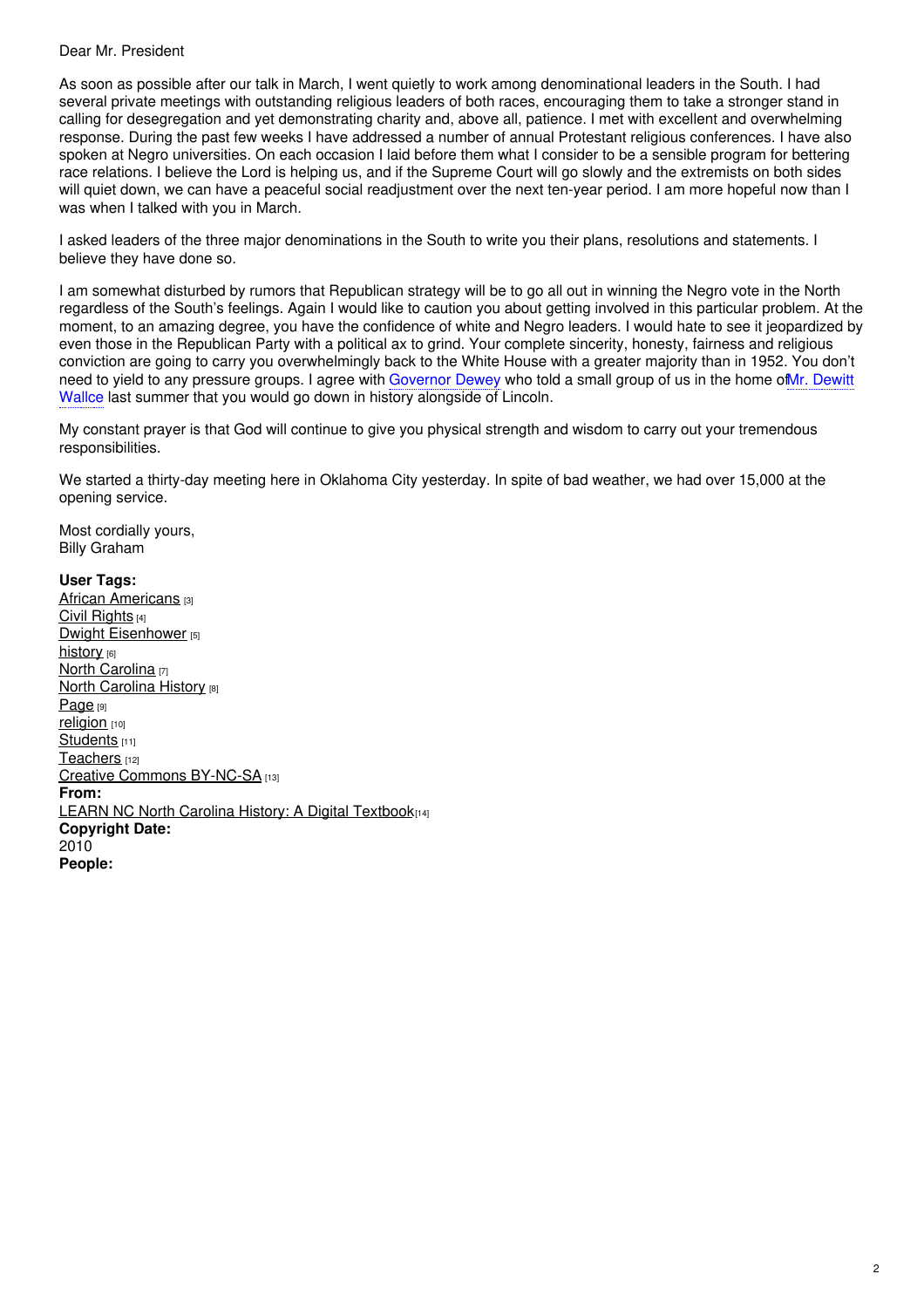

[ 1 5 ]

Reverend Billy Graham (1966)

## **Primary Sources:**

Original Letters:

[March](https://eisenhower.archives.gov/research/online_documents/civil_rights_eisenhower_administration/1956_03_27_Graham_to_DDE.pdf) 27, 1956 [16]

March [30,1956](https://eisenhower.archives.gov/research/online_documents/civil_rights_eisenhower_administration/1956_03_30_DDE_to_Graham.pdf) [17]

[June](https://eisenhower.archives.gov/research/online_documents/civil_rights_eisenhower_administration/1956_06_04_Graham_to_DDE.pdf) 4, 1956 [18]

3 January 2018